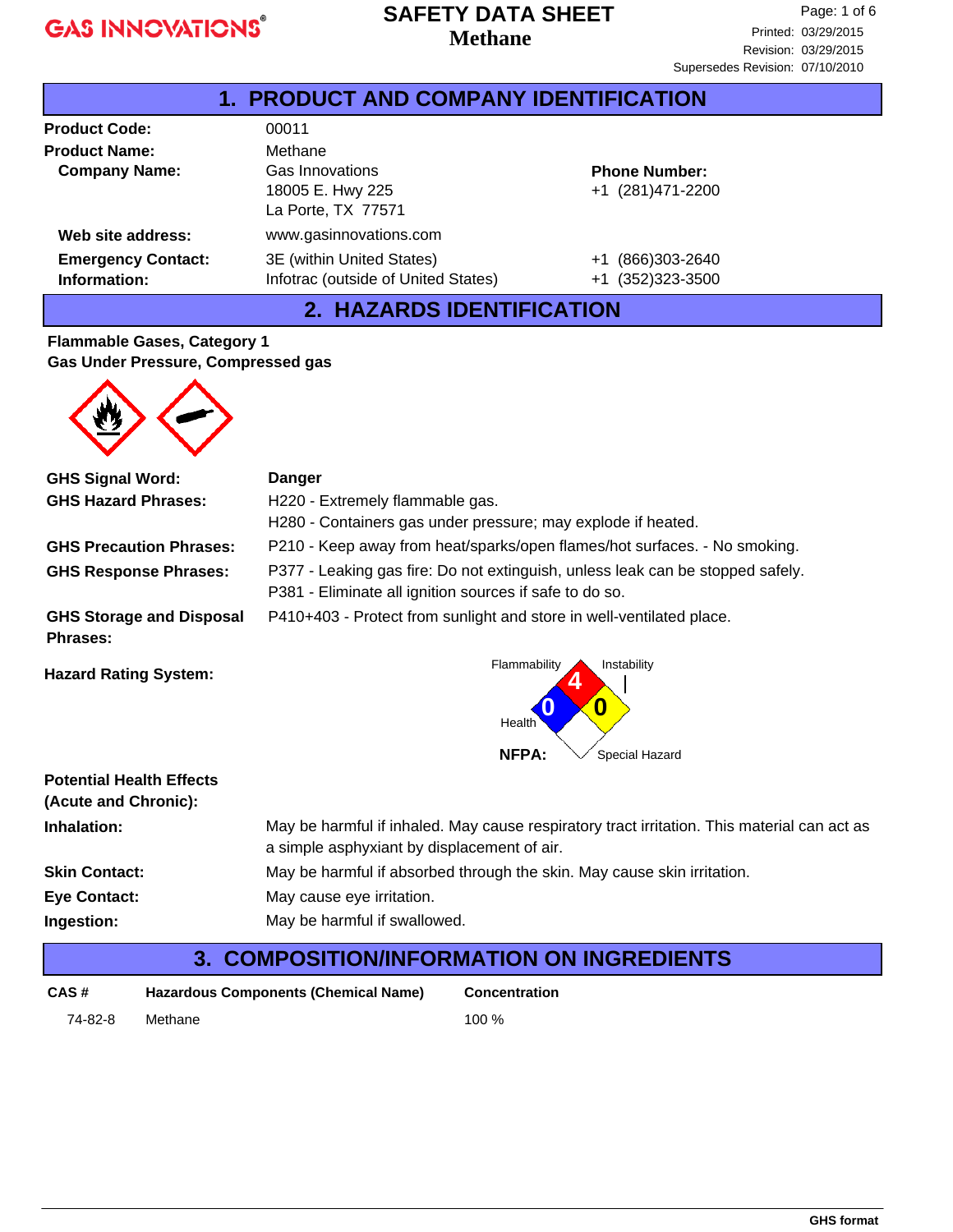# **SAFETY DATA SHEET**

**Methane**

| <b>4. FIRST AID MEASURES</b>                                                                                                           |                                                                                                                                                                                                                                                                                                                                                                                                                                                                                                                                                                                                                                                                                                                                                                      |  |  |
|----------------------------------------------------------------------------------------------------------------------------------------|----------------------------------------------------------------------------------------------------------------------------------------------------------------------------------------------------------------------------------------------------------------------------------------------------------------------------------------------------------------------------------------------------------------------------------------------------------------------------------------------------------------------------------------------------------------------------------------------------------------------------------------------------------------------------------------------------------------------------------------------------------------------|--|--|
| <b>Emergency and First Aid</b><br><b>Procedures:</b>                                                                                   | Consult a physician. Show this safety data sheet to the doctor in attendance.                                                                                                                                                                                                                                                                                                                                                                                                                                                                                                                                                                                                                                                                                        |  |  |
| In Case of Inhalation:                                                                                                                 | If breathed in, move person into fresh air. If not breathing give artificial respiration.<br>Consult a physician.                                                                                                                                                                                                                                                                                                                                                                                                                                                                                                                                                                                                                                                    |  |  |
| In Case of Skin Contact:                                                                                                               | Wash off with soap and plenty of water. If skin irritation occurs, get medical<br>advice/attention.                                                                                                                                                                                                                                                                                                                                                                                                                                                                                                                                                                                                                                                                  |  |  |
| In Case of Eye Contact:                                                                                                                | Immediately flush eyes with plenty of water for at I east 15 minutes. Hold eyelids apart<br>and flush eyes with plenty of water. After initial flushings, remove any contact lenses<br>and continue flushing for at least 15 minutes. Have eyes examined and tested by<br>medical personnel.                                                                                                                                                                                                                                                                                                                                                                                                                                                                         |  |  |
| In Case of Ingestion:                                                                                                                  | Do NOT induce vomiting. Never give anything by mouth to an unconscious person.<br>Rinse mouth with water. Consult a physician.                                                                                                                                                                                                                                                                                                                                                                                                                                                                                                                                                                                                                                       |  |  |
|                                                                                                                                        | <b>5. FIRE FIGHTING MEASURES</b>                                                                                                                                                                                                                                                                                                                                                                                                                                                                                                                                                                                                                                                                                                                                     |  |  |
| Flash Pt:                                                                                                                              | -188 C (-306 F) Method Used: Closed Cup                                                                                                                                                                                                                                                                                                                                                                                                                                                                                                                                                                                                                                                                                                                              |  |  |
| <b>Explosive Limits:</b>                                                                                                               | LEL: 5% (V)<br>UEL: 15% (V)                                                                                                                                                                                                                                                                                                                                                                                                                                                                                                                                                                                                                                                                                                                                          |  |  |
| <b>Autoignition Pt:</b>                                                                                                                | 600 C (1110 F)                                                                                                                                                                                                                                                                                                                                                                                                                                                                                                                                                                                                                                                                                                                                                       |  |  |
|                                                                                                                                        | Suitable Extinguishing Media: Stop the flow of gas. IF the flow cannot be stopped, let the fire burn out while cooling the<br>cylinder and the surrounding areas using a water spray.                                                                                                                                                                                                                                                                                                                                                                                                                                                                                                                                                                                |  |  |
| <b>Fire Fighting Instructions:</b>                                                                                                     | Personnel may have to wear approach-type protective suits and positive pressure<br>self-contained breathing apparatus. Firefighters' turnout gear may be inadequate.<br>Cylinders exposed to fire may rupture with violent force. Extinguishing surrounding fire<br>and keep cylinders cool by applying water from a maximum possible distance with a<br>water spray. Flammable gases may spread from a spill after the fire is extinguished and<br>be subject to re-ignition.                                                                                                                                                                                                                                                                                       |  |  |
| <b>Flammable Properties and</b><br><b>Hazards:</b>                                                                                     | High temperatures and fire conditions can result in the formation of carbon monoxide<br>and carbon dioxide, Forms explosive mixtures in air and with oxidizing agents.                                                                                                                                                                                                                                                                                                                                                                                                                                                                                                                                                                                               |  |  |
|                                                                                                                                        | <b>6. ACCIDENTAL RELEASE MEASURES</b>                                                                                                                                                                                                                                                                                                                                                                                                                                                                                                                                                                                                                                                                                                                                |  |  |
| <b>Protective Precautions,</b><br><b>Protective Equipment and</b><br><b>Emergency Procedures:</b><br><b>Environmental Precautions:</b> | Use proper personal protective equipment as indicated in Section 8.<br>Prevent further leakage or spillage if safe to do so. Do not let product enter drains.                                                                                                                                                                                                                                                                                                                                                                                                                                                                                                                                                                                                        |  |  |
| <b>Steps To Be Taken In Case</b><br><b>Material Is Released Or</b><br>Spilled:                                                         | Forms explosive mixtures with air. Immediately evacuate all personnel from danger<br>area. Use self-contained breathing apparatus where needed. Remove all sources of<br>ignition if safe to do so. Reduce vapors with fog or fine water spray, taking care not to<br>spread liquid with water. Shut off flow if safe to do so. Ventilate area or move container<br>to a well-ventilated area. Flammable vapors may spread from leak and could explode if<br>reignited by sparks or flames. Explosive atmospheres may linger. Before entering area,<br>especially confined areas, check atmosphere with an appropriate device.<br>For controlling larger flows, personnel may have to wear approach-type protective suits<br>and self-contained breathing apparatus. |  |  |
|                                                                                                                                        | <b>7. HANDLING AND STORAGE</b>                                                                                                                                                                                                                                                                                                                                                                                                                                                                                                                                                                                                                                                                                                                                       |  |  |
| <b>Precautions To Be Taken in</b><br>Handling:                                                                                         | Avoid inhalation of vapor or mist. Keep away from heat, sparks and flame. Keep away<br>from sources of ignition - No smoking. Use spark-proof tools and explosion proof<br>equipment. Use in a closed system. Secure the cylinder to prevent it from falling or being<br>knocked over. Leak check the lines and equipment. Have an emergency plan covering                                                                                                                                                                                                                                                                                                                                                                                                           |  |  |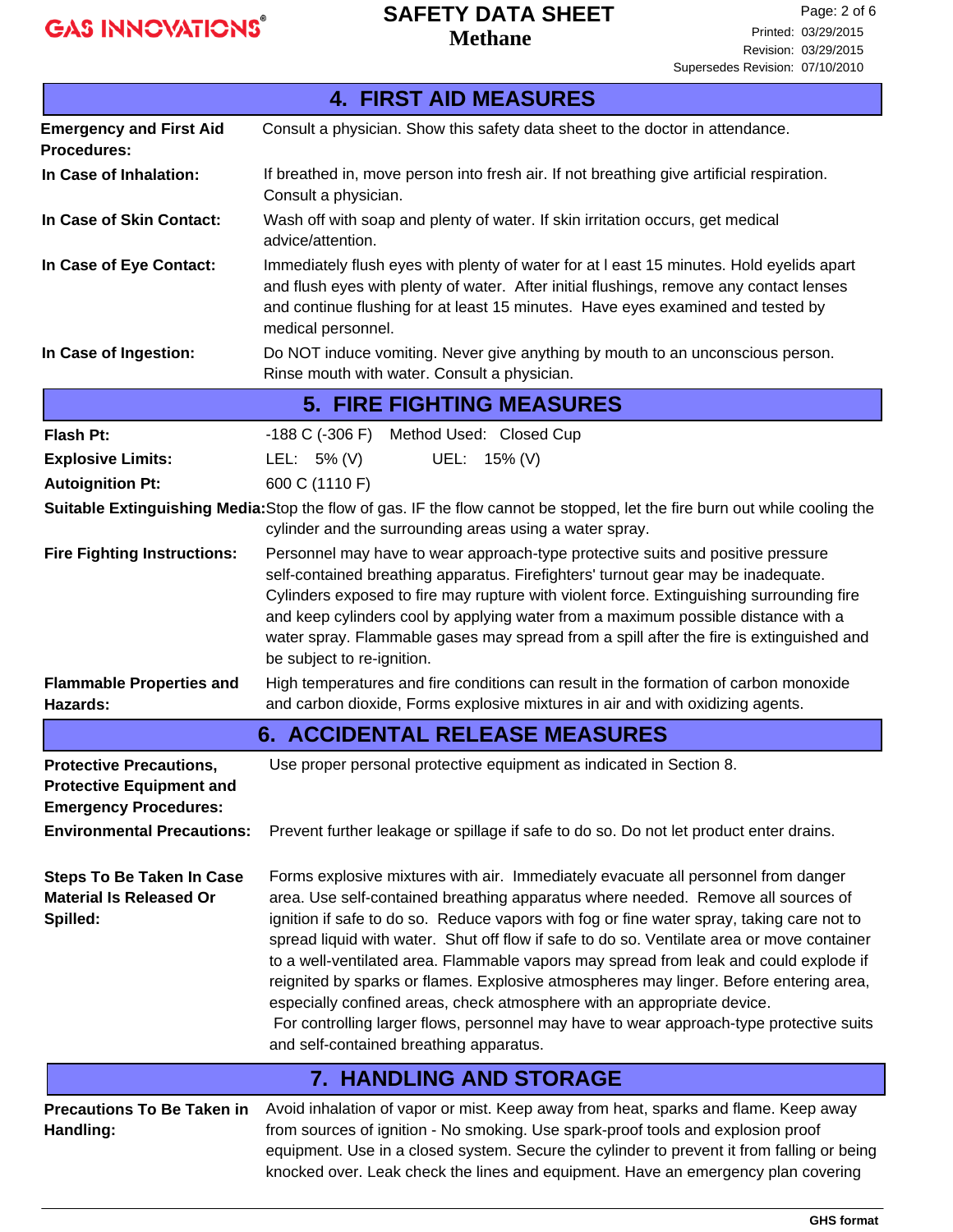## **Methane SAFETY DATA SHEET**

Revision: 03/29/2015 Printed: 03/29/2015 Page: 3 of 6 Supersedes Revision: 07/10/2010

steps to be taken in the event of an accidental release.

|                                               | Wear leather safety gloves and safety shoes when handling cylinders. Protect cylinders<br>from physical damage; do not drag, roll, slide or drop. While moving cylinder, always<br>keep in place removable valve cover. Never attempt to lift a cylinder by its cap; the cap<br>is intended solely to protect the valve. When moving cylinders, even for short distances,<br>use a cart (trolley, hand truck, etc.) designed to transport cylinders. Never insert an<br>object (e.g., wrench, screwdriver, pry bar) into cap openings; doing so may damage the<br>valve and cause a leak. Use an adjustable strap wrench to remove over-tight or rusted<br>caps. Slowly open the valve. If the valve is hard to open, discontinue use and contact<br>your supplier. Close the container valve after each use; keep closed even when empty.<br>Never apply flame or localized heat directly to any part of the container. High<br>temperatures may damage the container and could cause the pressure relief device to<br>fail prematurely, venting the container contents. |
|-----------------------------------------------|---------------------------------------------------------------------------------------------------------------------------------------------------------------------------------------------------------------------------------------------------------------------------------------------------------------------------------------------------------------------------------------------------------------------------------------------------------------------------------------------------------------------------------------------------------------------------------------------------------------------------------------------------------------------------------------------------------------------------------------------------------------------------------------------------------------------------------------------------------------------------------------------------------------------------------------------------------------------------------------------------------------------------------------------------------------------------|
| <b>Precautions To Be Taken in</b><br>Storing: | Cylinders should be stored and used in dry, well-ventilated areas away from sources of<br>heat or ignition. Store away from oxidizers. Protect containers against damage. Do not<br>store above 125F.                                                                                                                                                                                                                                                                                                                                                                                                                                                                                                                                                                                                                                                                                                                                                                                                                                                                     |
| <b>Other Precautions:</b>                     | When handling product under pressure, use piping and equipment adequately designed<br>to withstand the pressures to be encountered. Never work on a pressurized system. Use<br>a back flow preventive device in the piping. Gases can cause rapid suffocation because<br>of oxygen deficiency; store and use with adequate ventilation. If a leak occurs, close the<br>container valve and blow down the system in a safe and environmentally correct manner<br>in compliance with all international, federal/national, state/provincial, and local laws; then<br>repair the leak. Never place a container where it may become part of an electrical circuit.                                                                                                                                                                                                                                                                                                                                                                                                             |

## **8. EXPOSURE CONTROLS/PERSONAL PROTECTION**

| CAS#                                                                    | <b>Partial Chemical Name</b> |                                                                                                                                                                                                                                                                                                                                                                                                                                                                                                                                                                                                                                    | <b>OSHA TWA</b>                                                                                                                                                                                                                                                                                               | <b>ACGIH TWA</b>                    | <b>Other Limits</b> |  |
|-------------------------------------------------------------------------|------------------------------|------------------------------------------------------------------------------------------------------------------------------------------------------------------------------------------------------------------------------------------------------------------------------------------------------------------------------------------------------------------------------------------------------------------------------------------------------------------------------------------------------------------------------------------------------------------------------------------------------------------------------------|---------------------------------------------------------------------------------------------------------------------------------------------------------------------------------------------------------------------------------------------------------------------------------------------------------------|-------------------------------------|---------------------|--|
| 74-82-8                                                                 | Methane                      |                                                                                                                                                                                                                                                                                                                                                                                                                                                                                                                                                                                                                                    | No data.                                                                                                                                                                                                                                                                                                      | TLV: Simple asphyxiant ppm No data. |                     |  |
| <b>Respiratory Equipment</b><br>(Specify Type):                         |                              | When workplace conditions warrant respirator use, follow a respiratory protection<br>program that meets OSHA 29 CFR 1910.134, ANSI Z88.2, or MSHA 30 CFR 72.710<br>(where applicable). Use an air-supplied or air-purifying cartridge if the action level is<br>exceeded. Ensure that the respirator has the appropriate protection factor for the<br>exposure level. If cartridge type respirators are used, the cartridge must be appropriate<br>for the chemical exposure (e.g., an organic vapor cartridge). For emergencies or<br>instances with unknown exposure levels, use a self-contained breathing apparatus<br>(SCBA). |                                                                                                                                                                                                                                                                                                               |                                     |                     |  |
| <b>Eye Protection:</b>                                                  |                              | Wear safety glasses when handling cylinders; vapor-proof goggles and a face shield<br>during cylinder change out or whenever contact with product is possible. Select eye<br>protection in accordance with OSHA 29 CFR 1910.133.                                                                                                                                                                                                                                                                                                                                                                                                   |                                                                                                                                                                                                                                                                                                               |                                     |                     |  |
| <b>Protective Gloves:</b><br>possible.                                  |                              | Wear neoprene gloves during cylinder change out or wherever contact with product is                                                                                                                                                                                                                                                                                                                                                                                                                                                                                                                                                |                                                                                                                                                                                                                                                                                                               |                                     |                     |  |
| <b>Other Protective Clothing:</b>                                       |                              |                                                                                                                                                                                                                                                                                                                                                                                                                                                                                                                                                                                                                                    | Wear metatarsal shoes for cylinder handling, and protective clothing where needed.                                                                                                                                                                                                                            |                                     |                     |  |
| <b>Engineering Controls</b><br>(Ventilation etc.):<br><b>Practices:</b> | Work/Hygienic/Maintenance    |                                                                                                                                                                                                                                                                                                                                                                                                                                                                                                                                                                                                                                    | Use explosion-proof ventilation equipment. Facilities storing or utilizing this material<br>should be equipped with an eyewash facility, and a safety shower is recommended.<br>Handle in accordance with good industrial hygiene and safety practice. Wash hands<br>before breaks and at the end of workday. |                                     |                     |  |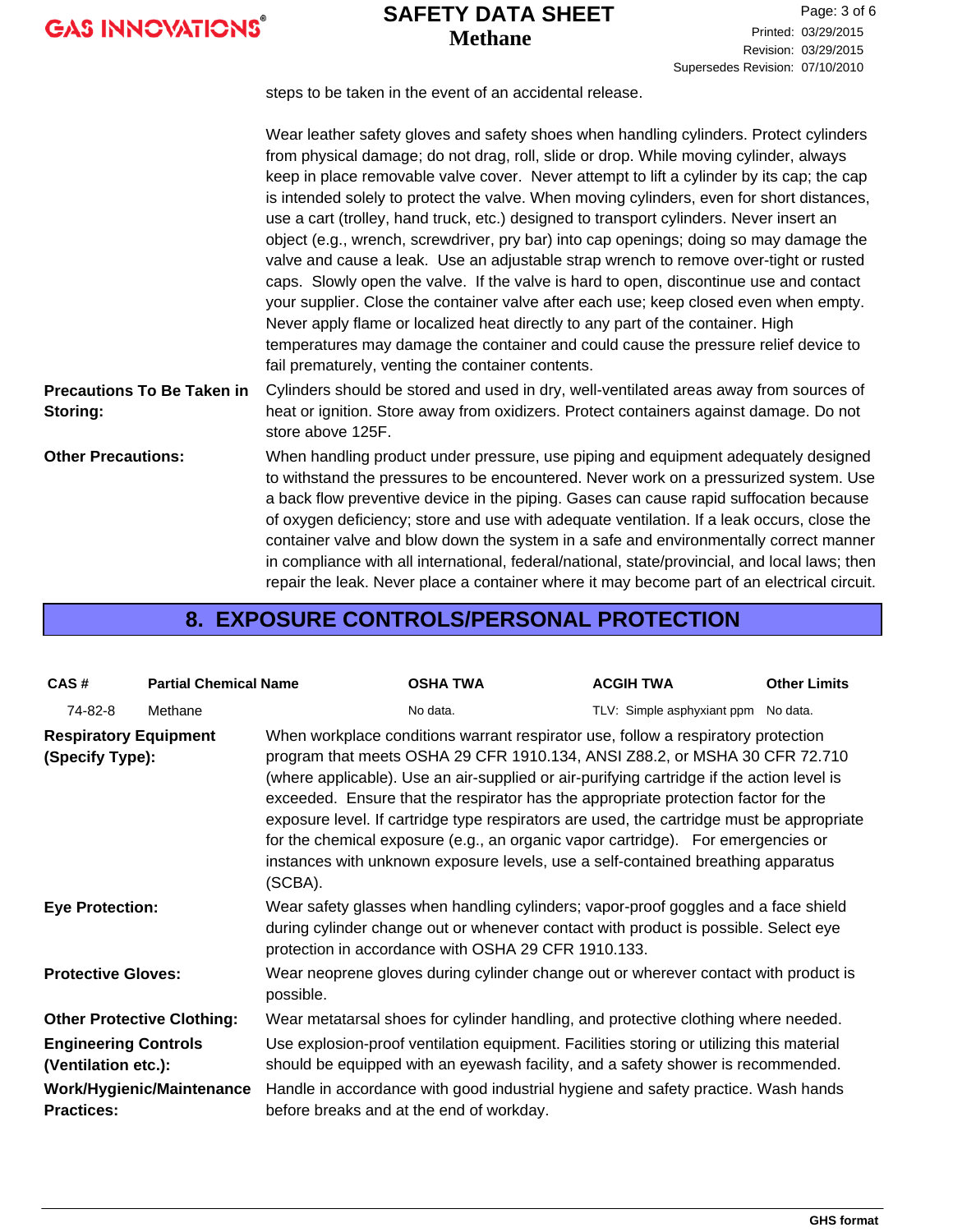## **Methane SAFETY DATA SHEET**

|                                         | 9. PHYSICAL AND CHEMICAL PROPERTIES     |  |  |
|-----------------------------------------|-----------------------------------------|--|--|
| <b>Physical States:</b>                 | [ ] Liquid<br>[ ] Solid<br>[ X ] Gas    |  |  |
| <b>Appearance and Odor:</b>             | Appearance: colorless. Gas.             |  |  |
| <b>Melting Point:</b>                   | -183 C (-297 F)                         |  |  |
| <b>Boiling Point:</b>                   | $-161$ C ( $-258$ F)                    |  |  |
| <b>Autoignition Pt:</b>                 | 600 C (1110 F)                          |  |  |
| <b>Flash Pt:</b>                        | -188 C (-306 F) Method Used: Closed Cup |  |  |
| <b>Explosive Limits:</b>                | LEL: 5% (V)<br>UEL: 15% (V)             |  |  |
| Specific Gravity (Water = 1):           | NA.                                     |  |  |
| <b>Density:</b>                         | 0.716 G/ML at 15.6 C (60.1 F)           |  |  |
| Vapor Pressure (vs. Air or<br>$mm Hg$ : | $0.55$ (Air=1)                          |  |  |
| Vapor Density (vs. $Air = 1$ ):         | No data.                                |  |  |
| <b>Evaporation Rate:</b>                | No data.                                |  |  |
| <b>Solubility in Water:</b>             | No data.                                |  |  |
| pH:                                     | NA.                                     |  |  |
| <b>Percent Volatile:</b>                | No data.                                |  |  |
| Molecular Formula & Weight: CH4         | 16.04                                   |  |  |

| <b>10. STABILITY AND REACTIVITY</b>                                                                             |                                                                                                                                                                        |  |  |
|-----------------------------------------------------------------------------------------------------------------|------------------------------------------------------------------------------------------------------------------------------------------------------------------------|--|--|
| <b>Reactivity:</b>                                                                                              | High temperatures and fire conditions can result in the formation of carbon monoxide<br>and carbon dioxide, Forms explosive mixtures in air and with oxidizing agents. |  |  |
| <b>Stability:</b>                                                                                               | Unstable [ ]<br>Stable $[X]$                                                                                                                                           |  |  |
| <b>Conditions To Avoid -</b><br>Instability:                                                                    | Heat, flames and sparks. Stable under recommended storage conditions.                                                                                                  |  |  |
| <b>Incompatibility - Materials To Strong oxidizing agents.</b><br>Avoid:                                        |                                                                                                                                                                        |  |  |
| Hazardous Decomposition Or High temperatures and fire conditions can result in the formation of carbon monoxide |                                                                                                                                                                        |  |  |
| <b>Byproducts:</b>                                                                                              | and carbon dioxide, Forms explosive mixtures in air and with oxidizing agents.                                                                                         |  |  |
| <b>Possibility of Hazardous</b><br><b>Reactions:</b>                                                            | Will not occur $[X]$<br>Will occur [ ]                                                                                                                                 |  |  |
| <b>Conditions To Avoid -</b><br><b>Hazardous Reactions:</b>                                                     | No data available.                                                                                                                                                     |  |  |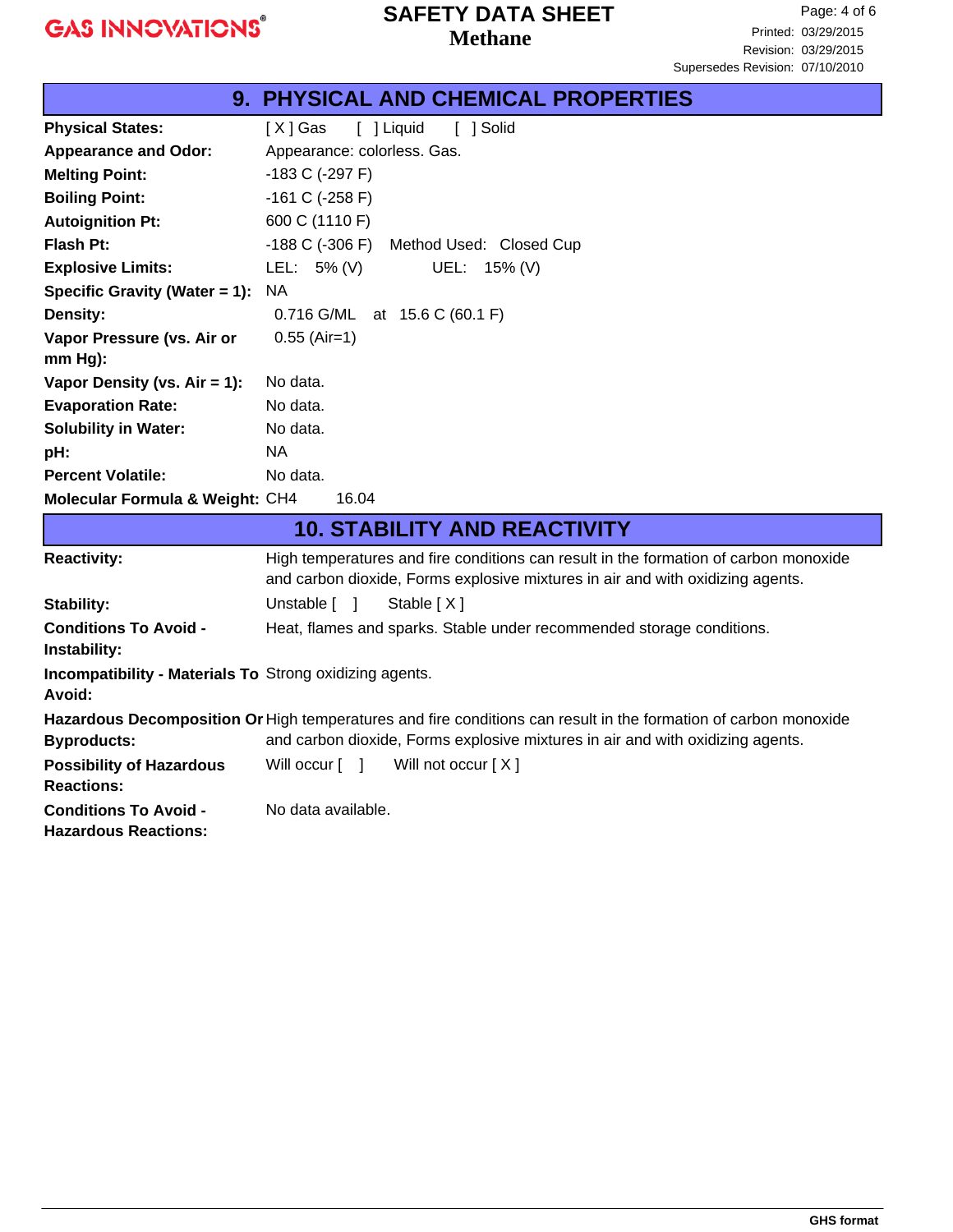## **Methane SAFETY DATA SHEET**

|                                                                                                                                                                                                                                       | <b>11. TOXICOLOGICAL INFORMATION</b>                                                                                                                                                                                           |                     |                                                         |                                                                                                                     |  |
|---------------------------------------------------------------------------------------------------------------------------------------------------------------------------------------------------------------------------------------|--------------------------------------------------------------------------------------------------------------------------------------------------------------------------------------------------------------------------------|---------------------|---------------------------------------------------------|---------------------------------------------------------------------------------------------------------------------|--|
| <b>Toxicological Information:</b>                                                                                                                                                                                                     | Epidemiology: No information available.<br>Teratogenicity: No information available.<br>Reproductive Effects: No information available.<br>Mutagenicity: No information available.<br>Neurotoxicity: No information available. |                     |                                                         |                                                                                                                     |  |
| <b>Irritation or Corrosion:</b>                                                                                                                                                                                                       | No data available.                                                                                                                                                                                                             |                     |                                                         |                                                                                                                     |  |
| <b>Chronic Toxicological</b><br>Effects:                                                                                                                                                                                              | No data available.                                                                                                                                                                                                             |                     |                                                         |                                                                                                                     |  |
| Carcinogenicity:                                                                                                                                                                                                                      | NTP? No                                                                                                                                                                                                                        | IARC Monographs? No | <b>OSHA Regulated? No</b>                               |                                                                                                                     |  |
|                                                                                                                                                                                                                                       | <b>12. ECOLOGICAL INFORMATION</b>                                                                                                                                                                                              |                     |                                                         |                                                                                                                     |  |
| <b>General Ecological</b><br>Information:                                                                                                                                                                                             | Environmental: No information available.<br>Physical: No information available.                                                                                                                                                |                     |                                                         |                                                                                                                     |  |
| <b>Results of PBT and vPvB</b><br>assessment:                                                                                                                                                                                         | No data available.                                                                                                                                                                                                             |                     |                                                         |                                                                                                                     |  |
| <b>Persistence and</b><br>Degradability:                                                                                                                                                                                              | Not expected.                                                                                                                                                                                                                  |                     |                                                         |                                                                                                                     |  |
| <b>Bioaccumulative Potential:</b>                                                                                                                                                                                                     | Not expected.                                                                                                                                                                                                                  |                     |                                                         |                                                                                                                     |  |
| <b>Mobility in Soil:</b>                                                                                                                                                                                                              | No data available.                                                                                                                                                                                                             |                     |                                                         |                                                                                                                     |  |
|                                                                                                                                                                                                                                       | <b>13. DISPOSAL CONSIDERATIONS</b>                                                                                                                                                                                             |                     |                                                         |                                                                                                                     |  |
| Do not attempt to dispose of residual or unused quantities. Return container to supplier.<br><b>Waste Disposal Method:</b><br>Dispose of contents/containers in accordance with local/regional/national/international<br>regulations. |                                                                                                                                                                                                                                |                     |                                                         |                                                                                                                     |  |
|                                                                                                                                                                                                                                       | <b>14. TRANSPORT INFORMATION</b>                                                                                                                                                                                               |                     |                                                         |                                                                                                                     |  |
| <b>LAND TRANSPORT (US DOT):</b>                                                                                                                                                                                                       |                                                                                                                                                                                                                                |                     |                                                         |                                                                                                                     |  |
| DOT Proper Shipping Name: Methane, compressed.<br><b>DOT Hazard Class:</b><br><b>FLAMMABLE GAS</b><br>2.1<br><b>UN/NA Number:</b><br><b>UN1971</b><br>FLAMMABLE GAS                                                                   |                                                                                                                                                                                                                                |                     |                                                         |                                                                                                                     |  |
| AIR TRANSPORT (ICAO/IATA):                                                                                                                                                                                                            |                                                                                                                                                                                                                                |                     |                                                         |                                                                                                                     |  |
| <b>ICAO/IATA Shipping Name:</b>                                                                                                                                                                                                       | Not permitted on passenger aircraft.                                                                                                                                                                                           |                     |                                                         |                                                                                                                     |  |
| <b>15. REGULATORY INFORMATION</b>                                                                                                                                                                                                     |                                                                                                                                                                                                                                |                     |                                                         |                                                                                                                     |  |
| EPA SARA (Superfund Amendments and Reauthorization Act of 1986) Lists                                                                                                                                                                 |                                                                                                                                                                                                                                |                     |                                                         |                                                                                                                     |  |
| CAS#                                                                                                                                                                                                                                  | <b>Hazardous Components (Chemical Name)</b>                                                                                                                                                                                    | S. 302 (EHS)        | S. 304 RQ                                               | S. 313 (TRI)                                                                                                        |  |
| 74-82-8<br>Methane                                                                                                                                                                                                                    |                                                                                                                                                                                                                                | No                  | No                                                      | No                                                                                                                  |  |
| CAS#                                                                                                                                                                                                                                  | <b>Hazardous Components (Chemical Name)</b>                                                                                                                                                                                    |                     | <b>Other US EPA or State Lists</b>                      |                                                                                                                     |  |
| 74-82-8<br>Methane                                                                                                                                                                                                                    |                                                                                                                                                                                                                                | TAP: No; WI Air: No | TSCA: Yes - Inventory; CA PROP.65: No; CA TAC, Title 8: | No; MA Oil/HazMat: Yes; MI CMR, Part 5: No; NC TAP: No;<br>NJ EHS: Yes - 1202; NY Part 597: No; PA HSL: Yes - 1; SC |  |